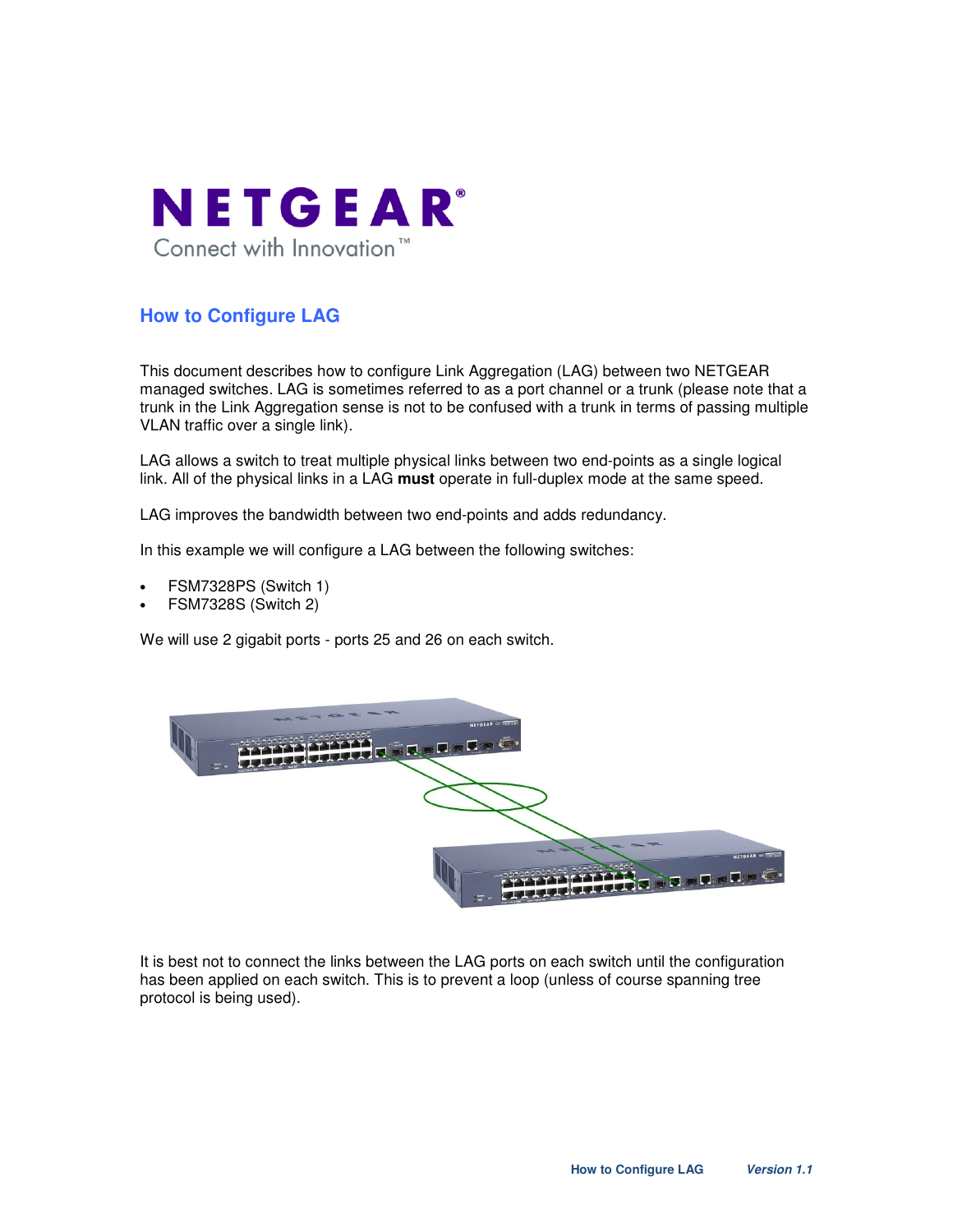# **1. Create the LAG on Switch 1**

All of the below configuration is done under Switching -> LAG.

| 1.1 | <b>NETGEAR</b><br>Connect with Innovation"                    |  |                          |                    |                  |                  |                       |          |                    |                                   |                     |       | <b>FSM7328PS</b><br>24-Port 10/100 Layer 3 Managed Switch<br>with 4 Gigabit Ports and 24 POE Ports |        |
|-----|---------------------------------------------------------------|--|--------------------------|--------------------|------------------|------------------|-----------------------|----------|--------------------|-----------------------------------|---------------------|-------|----------------------------------------------------------------------------------------------------|--------|
|     | Switching<br>System                                           |  | QoS<br>Routing           | Security           |                  | Monitoring       | Maintenance           |          | Help<br>Index      |                                   |                     |       |                                                                                                    | LOGOUT |
|     | <b>Multicast</b><br>Address Table   Ports   LAG<br>VLAN   STP |  |                          |                    |                  |                  |                       |          |                    |                                   |                     |       |                                                                                                    |        |
|     | <b>v LAG Configuration</b><br><b>LAG Membership</b>           |  | <b>LAG Configuration</b> |                    |                  |                  |                       |          |                    |                                   |                     |       |                                                                                                    |        |
|     |                                                               |  | <b>LAG Configuration</b> |                    |                  |                  |                       |          |                    |                                   |                     |       |                                                                                                    |        |
|     |                                                               |  | <b>Lag Name</b>          | <b>Description</b> | Lag<br><b>TD</b> | <b>Link Trap</b> | Admin Mode   STP Mode |          | <b>Static Mode</b> | <b>Configured</b><br><b>Ports</b> | Active LAG<br>Ports | state |                                                                                                    |        |
|     |                                                               |  | Switch1LAG               |                    |                  |                  | Enable v Enable v     | Enable V | Disable <b>M</b>   |                                   |                     |       |                                                                                                    |        |

- Under LAG Configuration, add a LAG as shown above.
- Set Link Trap, STP Mode and Static Mode to Enable or Disable as required.
- If Link Trap is set to Enable, then a trap will be sent if the LAG link state changes.
- STP Mode indicates whether or not spanning tree is enabled on the LAG or not.
- Static Mode indicates whether or not LACP is used, i.e. Static Mode set to Disable means LACP is used.
- Press Add.

| 1.2<br><b>NETGEAR</b><br>Connect with Innovation"   |                                                                                     |                                    |                    |                                           |       | <b>FSM7328PS</b><br>24-Port 10/100 Layer 3 Managed Switch<br>with 4 Gigabit Ports and 24 POE Ports |
|-----------------------------------------------------|-------------------------------------------------------------------------------------|------------------------------------|--------------------|-------------------------------------------|-------|----------------------------------------------------------------------------------------------------|
| <b>Switching</b><br>System                          | Routing                                                                             | QoS<br>Security                    | Monitoring         | Help<br>Maintenance                       | Index | LOGOUT                                                                                             |
| STP<br>Multicast<br><b>VLAN</b>                     | Address Table   Ports   LAG                                                         |                                    |                    |                                           |       |                                                                                                    |
| <b>LAG Configuration</b><br><b>× LAG Membership</b> | <b>LAG Membership</b><br><b>LAG Membership</b>                                      |                                    |                    | (7)                                       |       |                                                                                                    |
|                                                     | <b>LAG ID</b>                                                                       | Lag 1 v                            | <b>LAG Name</b>    | Switch1LAG                                |       |                                                                                                    |
|                                                     | <b>LAG Description</b>                                                              |                                    |                    |                                           |       |                                                                                                    |
|                                                     | <b>Admin Mode</b>                                                                   | Enable<br>$\vert \mathbf{v} \vert$ | <b>Link Trap</b>   | Enable <b>v</b>                           |       |                                                                                                    |
|                                                     | <b>STP Mode</b>                                                                     | Enable V                           | <b>Static Mode</b> | Disable v                                 |       |                                                                                                    |
|                                                     | <b>Port Selection Table</b>                                                         |                                    |                    |                                           |       |                                                                                                    |
|                                                     | $+$ Unit 1                                                                          |                                    |                    |                                           |       |                                                                                                    |
|                                                     | Port 1<br>$\overline{\phantom{a}}$<br>з<br>25 26 27 28<br>$\checkmark$ $\checkmark$ | 8<br>в                             |                    | 11 12 13 14 15 16 17 18 19 20 21 22 23 24 |       |                                                                                                    |

- Under LAG Membership, add the ports that are to be included in the LAG (maximum of eight).
- Expand the ports in the switch by clicking on Unit 1
- Check ports 25 and 26
- Press Apply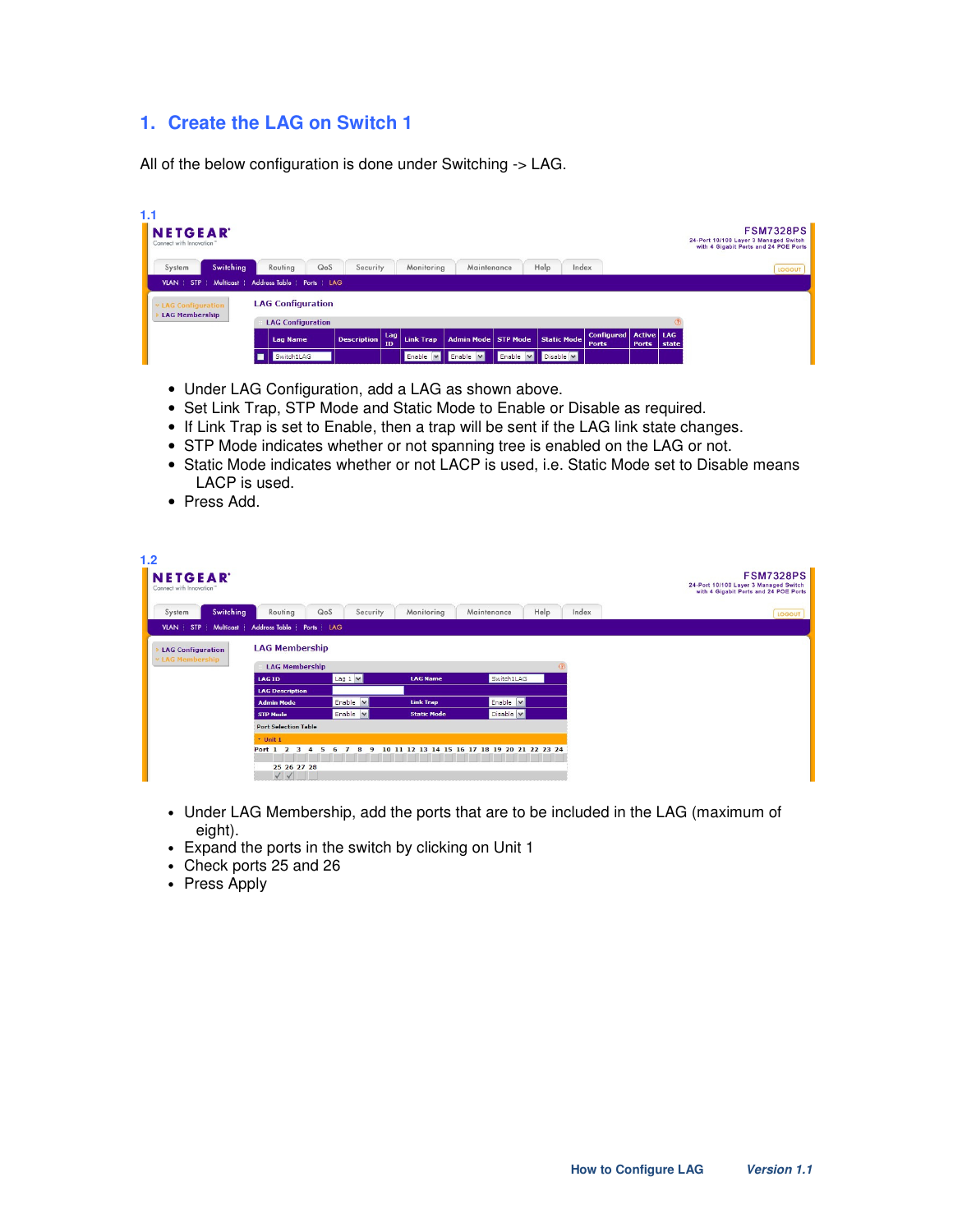| 1.3<br><b>NETGEAR</b><br>Connect with Innovation" |                             |                    |                  |                  |                              |        |               |                                   |                                     |           | 24-Port 10/100 Layer 3 Managed Switch<br>with 4 Gigabit Ports and 24 POE Ports | <b>FSM7328PS</b> |  |
|---------------------------------------------------|-----------------------------|--------------------|------------------|------------------|------------------------------|--------|---------------|-----------------------------------|-------------------------------------|-----------|--------------------------------------------------------------------------------|------------------|--|
| Switching<br>System                               | Routing<br>QoS              | Security           |                  | Monitoring       | Maintenance                  |        | Help<br>Index |                                   |                                     |           |                                                                                | LOGOUT           |  |
| VLAN   STP  <br>Multicast                         | Address Table   Ports   LAG |                    |                  |                  |                              |        |               |                                   |                                     |           |                                                                                |                  |  |
| <b>v LAG Configuration</b>                        | <b>LAG Configuration</b>    |                    |                  |                  |                              |        |               |                                   |                                     |           |                                                                                |                  |  |
| <b>LAG Membership</b>                             | <b>LAG Configuration</b>    |                    |                  |                  |                              |        |               |                                   |                                     |           |                                                                                |                  |  |
|                                                   | <b>Lag Name</b>             | <b>Description</b> | Lag<br><b>TD</b> | <b>Link Trap</b> | <b>Admin Mode   STP Mode</b> |        | Static Mode   | <b>Configured</b><br><b>Ports</b> | <b>Active   LAG</b><br><b>Ports</b> | state     |                                                                                |                  |  |
|                                                   |                             |                    |                  |                  |                              |        |               |                                   |                                     |           |                                                                                |                  |  |
|                                                   | Switch1LAG                  |                    |                  | Enable           | Enable                       | Enable | Disable       | 1/0/25<br>1/0/26                  |                                     | Link Down |                                                                                |                  |  |

• Click back to LAG Configuration to see a summary of the LAG on Switch 1.

## **2. Create the LAG on Switch 2**

All of the below configuration is done under Switching -> LAG.

| 2.1<br><b>NETGEAR</b><br>Connect with Innovation" |                             |                                        |                  |                       |                    |                                   |                            |       | <b>FSM7328S</b><br>24-Port 10/100 Layer 3 Managed<br>Stackable Switch with 4 Gigabit ports |
|---------------------------------------------------|-----------------------------|----------------------------------------|------------------|-----------------------|--------------------|-----------------------------------|----------------------------|-------|--------------------------------------------------------------------------------------------|
| Switching<br>System                               | QoS<br>Routing              | Security                               | Monitoring       | Maintenance           | Help               | Index                             |                            |       | LOGOUT                                                                                     |
| <b>Multicast</b><br><b>VLAN STP</b>               | Address Table   Ports   LAG |                                        |                  |                       |                    |                                   |                            |       |                                                                                            |
| <b>v LAG Configuration</b>                        | <b>LAG Configuration</b>    |                                        |                  |                       |                    |                                   |                            |       |                                                                                            |
| <b>LAG Membership</b>                             | <b>LAG Configuration</b>    |                                        |                  |                       |                    |                                   |                            |       |                                                                                            |
|                                                   | <b>Lag Name</b>             | Lag<br><b>Description</b><br><b>TD</b> | <b>Link Trap</b> | Admin Mode   STP Mode | <b>Static Mode</b> | <b>Configured</b><br><b>Ports</b> | Active LAG<br><b>Ports</b> | state |                                                                                            |
|                                                   | Switch2LAG                  |                                        | Enable <b>v</b>  | Enable V              | Enable v Disable v |                                   |                            |       |                                                                                            |

• Under LAG Configuration, add a LAG as shown above.

| 2.2<br><b>NETGEAR</b><br>Connect with Innovation" |                                                                           |                 |                    |                               |            | <b>FSM7328S</b><br>24-Port 10/100 Layer 3 Managed<br>Stackable Switch with 4 Gigabit ports |
|---------------------------------------------------|---------------------------------------------------------------------------|-----------------|--------------------|-------------------------------|------------|--------------------------------------------------------------------------------------------|
| Switching<br>System                               | Routing                                                                   | QoS<br>Security | Monitoring         | Help<br>Maintenance           | Index      | LOGOUT                                                                                     |
| Multicast  <br><b>VLAN</b> STP                    | Address Table   Ports   LAG                                               |                 |                    |                               |            |                                                                                            |
| <b>LAG Configuration</b><br><b>LAG Membership</b> | <b>LAG Membership</b><br><b>LAG Membership</b>                            |                 |                    |                               | $\sqrt{2}$ |                                                                                            |
|                                                   | <b>LAG ID</b>                                                             | Lag 1 v         | <b>LAG Name</b>    | Switch2LAG                    |            |                                                                                            |
|                                                   | <b>LAG Description</b>                                                    |                 |                    |                               |            |                                                                                            |
|                                                   | <b>Admin Mode</b>                                                         | Enable <b>v</b> | <b>Link Trap</b>   | Enable <b>v</b>               |            |                                                                                            |
|                                                   | <b>STP Mode</b>                                                           | Enable <b>M</b> | <b>Static Mode</b> | Disable <b>v</b>              |            |                                                                                            |
|                                                   | <b>Port Selection Table</b>                                               |                 |                    |                               |            |                                                                                            |
|                                                   | $*$ Unit 1                                                                |                 |                    |                               |            |                                                                                            |
|                                                   | Port 1<br>$\overline{ }$<br>в<br>25 26 27 28<br>$\checkmark$ $\checkmark$ |                 | 12<br>13<br>14     | 15 16 17 18 19 20 21 22 23 24 |            |                                                                                            |

- Under LAG Membership, add the ports that are to be included in the LAG (maximum of eight).
- Expand the ports in the switch by clicking on Unit 1
- Check ports 25 and 26
- Press Apply